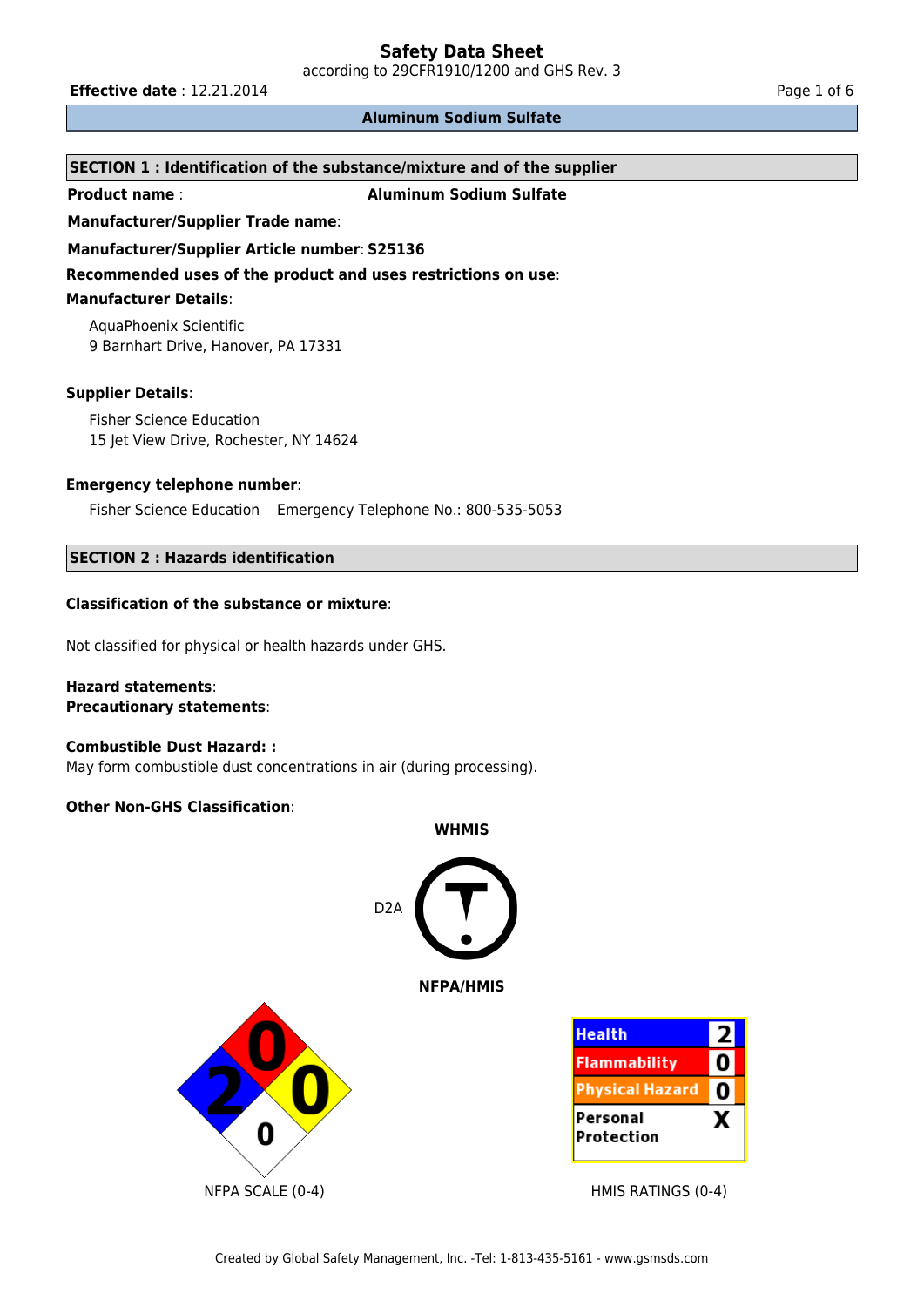according to 29CFR1910/1200 and GHS Rev. 3

**Effective date** : 12.21.2014 **Page 2 of 6 Page 2 of 6 Page 2 of 6** 

### **Aluminum Sodium Sulfate**

### **SECTION 3 : Composition/information on ingredients**

| Ingredients:              |                         |       |  |
|---------------------------|-------------------------|-------|--|
| CAS 10102-71-3            | Aluminum Sodium Sulfate | 100 % |  |
| Percentages are by weight |                         |       |  |

# **SECTION 4 : First aid measures**

### **Description of first aid measures**

**After inhalation:** Loosen clothing as necessary and position individual in a comfortable position.Remove to fresh air. Give artificial respiration if necessary. If breathing is difficult give oxygen.Do not perform mouth-tomouth on an unconscious person.

**After skin contact:** Wash affected area with soap and water. Seek medical attention if irritation persists or if concerned.

**After eye contact:** Protect unexposed eye. Rinse or flush exposed eye gently using water for 15-20 minutes. Remove contact lenses while rinsing.Occasionally lift the upper and lower eyelids while rinsing.Immediately get medical assistance.

**After swallowing:** Rinse mouth thoroughly. Do not induce vomiting. Immediately get medical assistance.Provide SDS document to physician.

### **Most important symptoms and effects, both acute and delayed:**

Irritation.Nausea.Headache.Shortness of breath.;

### **Indication of any immediate medical attention and special treatment needed:**

If seeking medical attention provide SDS document to physician.

### **SECTION 5 : Firefighting measures**

#### **Extinguishing media**

**Suitable extinguishing agents:** Use water, dry chemical, chemical foam, or alcohol-resistant foam.

#### **For safety reasons unsuitable extinguishing agents:**

### **Special hazards arising from the substance or mixture:**

### **Advice for firefighters:**

**Protective equipment:** Wear protective eyeware, gloves, and clothing.

**Additional information (precautions):** Ensure adequate ventilation.Avoid contact with skin, eyes, and clothing.

### **SECTION 6 : Accidental release measures**

# **Personal precautions, protective equipment and emergency procedures:**

Use spark-proof tools and explosion-proof equipment.Avoid contact with skin, eyes and clothing.Ensure adequate ventilation.

#### **Environmental precautions:**

Should not be released into environment.Collect contaminated soil for characterization per Section 13 .

# **Methods and material for containment and cleaning up:**

Follow Chemical Hygiene Plan. Avoid dispersal of dust in the air. Do not clear dust on surfaces with compressed air.Vacuum or sweep up material and place into a suitable disposal container.Clean up spills immediately. Observe precautions for protective equipment.Always obey local regulations.If necessary use trained response staff or contractor.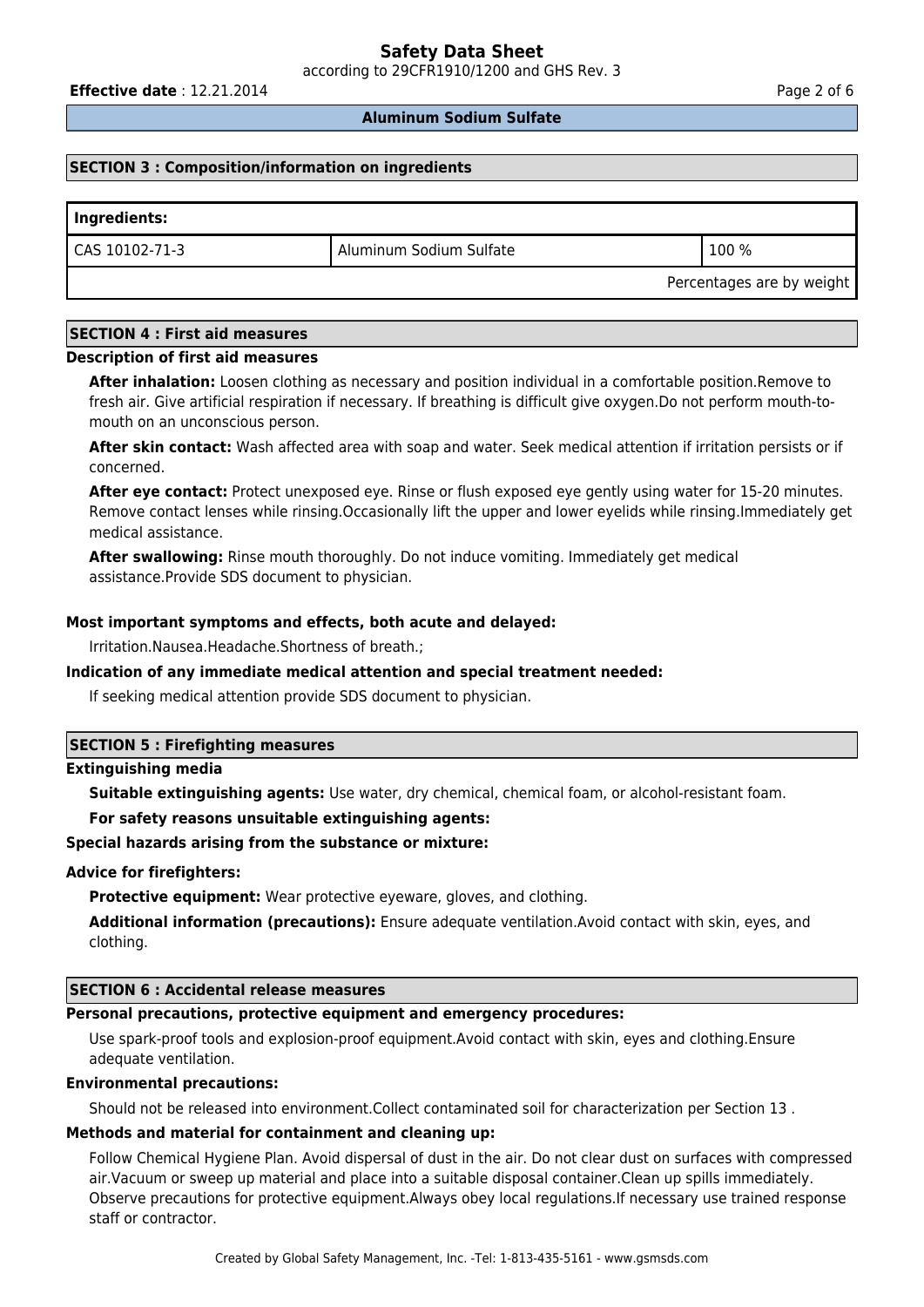according to 29CFR1910/1200 and GHS Rev. 3

**Effective date** : 12.21.2014 **Page 3 of 6 Page 3 of 6 Page 3 of 6** 

### **Aluminum Sodium Sulfate**

# **Reference to other sections:**

# **SECTION 7 : Handling and storage**

### **Precautions for safe handling:**

Dust deposits should not be allowed to accumulate on surfaces. Dust may form an explosive mixture if sufficient concentration is released into the atmosphere.Follow Chemical Hygiene Plan. Do not inhale gases, fumes, dust, mist, vapor, and aerosols. Wash hands after handling.Avoid contact with skin, eyes and clothing.Dry powders can build static electricity charges when subjected to the friction of transfer and mixing operations. Follow good hygiene procedures when handling chemical materials. Do not eat, drink, smoke, or use personal products when handling chemical substances. Use only in well ventilated areas.

# **Conditions for safe storage, including any incompatibilities:**

Keep container tightly closed in a cool, dry, and well-ventilated area. Store away from incompatible materials. Keep away from food, beverages, and feed sources.

# **SECTION 8 : Exposure controls/personal protection**







| <b>Control Parameters:</b>               | No applicable occupational exposure limits                                                                                                                                                                                                                                                                                                                                                                                     |
|------------------------------------------|--------------------------------------------------------------------------------------------------------------------------------------------------------------------------------------------------------------------------------------------------------------------------------------------------------------------------------------------------------------------------------------------------------------------------------|
| <b>Appropriate Engineering controls:</b> | It is recommended that all dust control equipment such as local exhaust<br>ventilation and material transport systems involved in handling of this<br>product contain explosion relief vents or an explosion suppression system<br>or an oxygen deficient environment. Emergency eye wash fountains and<br>safety showers should be available in the immediate vicinity of use or<br>handling. Normal ventilation is adequate. |
| <b>Respiratory protection:</b>           | Not required under normal conditions of use.                                                                                                                                                                                                                                                                                                                                                                                   |
| <b>Protection of skin:</b>               | Select glove material impermeable and resistant to the substance. Select<br>glove material based on rates of diffusion and degradation.                                                                                                                                                                                                                                                                                        |
| Eye protection:                          | Safety glasses with side shields or goggles.                                                                                                                                                                                                                                                                                                                                                                                   |
| <b>General hygienic measures:</b>        | The usual precautionary measures are to be adhered to when handling<br>chemicals. Wash hands before breaks and at the end of work. Wash<br>hands and exposed skin with soap and plenty of water. Keep away from<br>food, beverages, and feed sources.                                                                                                                                                                          |

### **SECTION 9 : Physical and chemical properties**

| <b>Appearance (physical</b><br>state,color): | Clear colorless crystals | <b>Explosion limit lower:</b><br><b>Explosion limit upper:</b> | Non Explosive<br>Non Explosive |
|----------------------------------------------|--------------------------|----------------------------------------------------------------|--------------------------------|
| Odor:                                        | <b>Odorless</b>          | <b>Vapor pressure:</b>                                         | Not Applicable                 |
| <b>Odor threshold:</b>                       | Not Applicable           | Vapor density:                                                 | Not Applicable                 |
| pH-value:                                    | 7 (1% aqueous solution)  | <b>Relative density:</b>                                       | Not Applicable                 |
| <b>Melting/Freezing point:</b>               | $61^{\circ}$ C           | Solubilities:                                                  | Soluble in water               |
| <b>Boiling point/Boiling</b><br>range:       | Decomposes               | Partition coefficient (n-<br>octanol/water):                   | Not Applicable                 |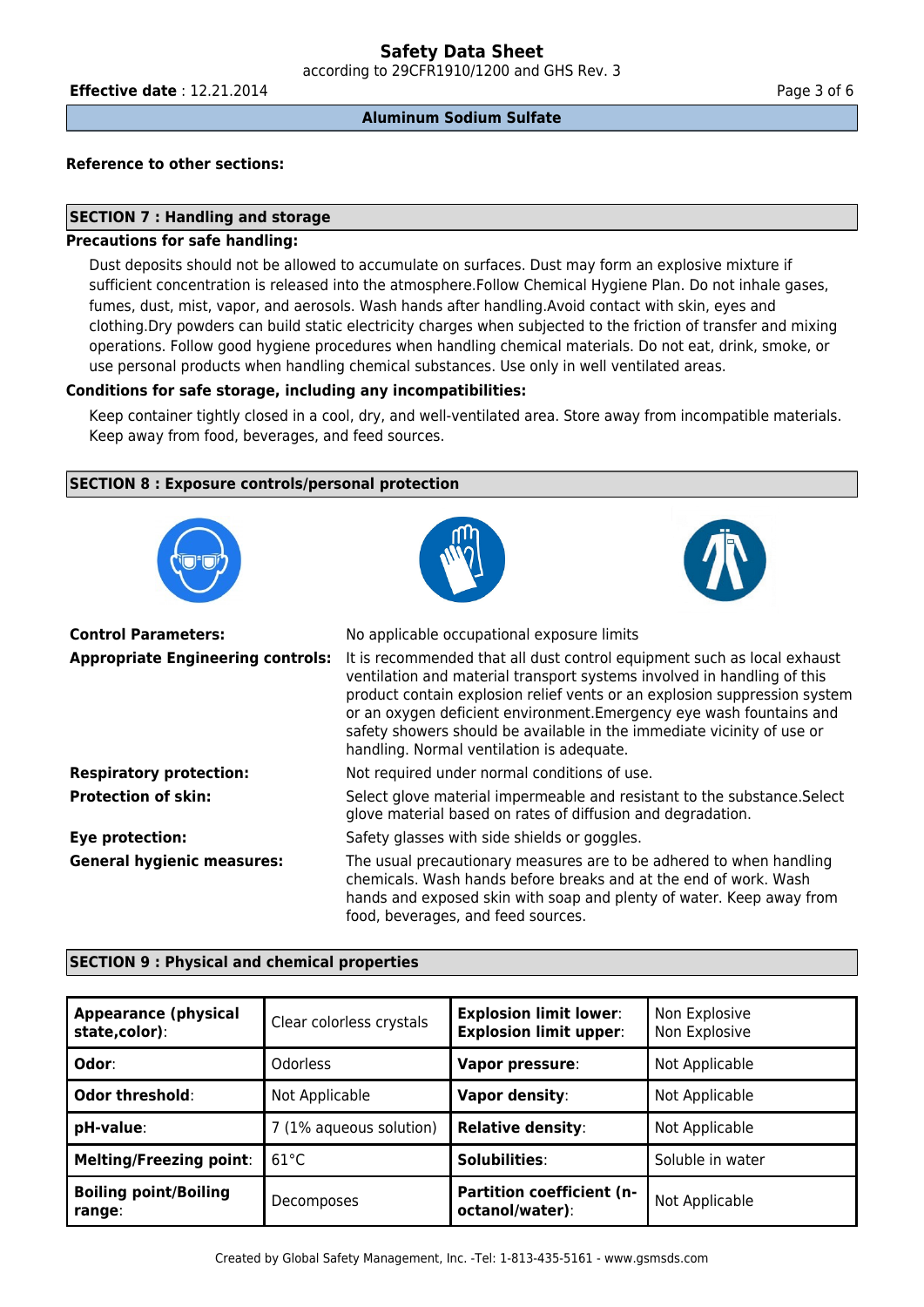according to 29CFR1910/1200 and GHS Rev. 3

**Effective date** : 12.21.2014 **Page 4 of 6** 

# **Aluminum Sodium Sulfate**

| <b>Flash point (closed</b><br>  cup):    | Not Applicable | <b>Auto/Self-ignition</b><br>temperature: | Not Applicable                                             |
|------------------------------------------|----------------|-------------------------------------------|------------------------------------------------------------|
| <b>Evaporation rate:</b>                 | Not Applicable | <b>Decomposition</b><br>temperature:      | No Information                                             |
| <b>Flammability</b><br>(solid, gaseous): | No Information | <b>Viscosity:</b>                         | a. Kinematic: Not Applicable<br>b. Dynamic: Not Applicable |
| <b>Density: No Information</b>           |                |                                           |                                                            |

# **SECTION 10 : Stability and reactivity**

**Reactivity:**

**Chemical stability:**Stable under normal conditions. **Possible hazardous reactions: Conditions to avoid:**Excessive heat. **Incompatible materials: Hazardous decomposition products:**

# **SECTION 11 : Toxicological information**

| Acute Toxicity: No additional information.              |                            |  |  |
|---------------------------------------------------------|----------------------------|--|--|
| <b>Chronic Toxicity: No additional information.</b>     |                            |  |  |
| <b>Corrosion Irritation: No additional information.</b> |                            |  |  |
| <b>Sensitization:</b>                                   | No additional information. |  |  |
| <b>Single Target Organ (STOT):</b>                      | No additional information. |  |  |
| <b>Numerical Measures:</b>                              | No additional information. |  |  |
| Carcinogenicity:                                        | No additional information. |  |  |
| <b>Mutagenicity:</b>                                    | No additional information. |  |  |
| <b>Reproductive Toxicity:</b>                           | No additional information. |  |  |

### **SECTION 12 : Ecological information**

**Ecotoxicity Persistence and degradability**: **Bioaccumulative potential**: **Mobility in soil**: **Other adverse effects**:

# **SECTION 13 : Disposal considerations**

### **Waste disposal recommendations**:

Dilute with water and flush to sewer. Chemical waste generators must determine whether a discarded chemical is classified as a hazardous waste. Chemical waste generators must also consult local, regional, and national hazardous waste regulations. Ensure complete and accurate classification.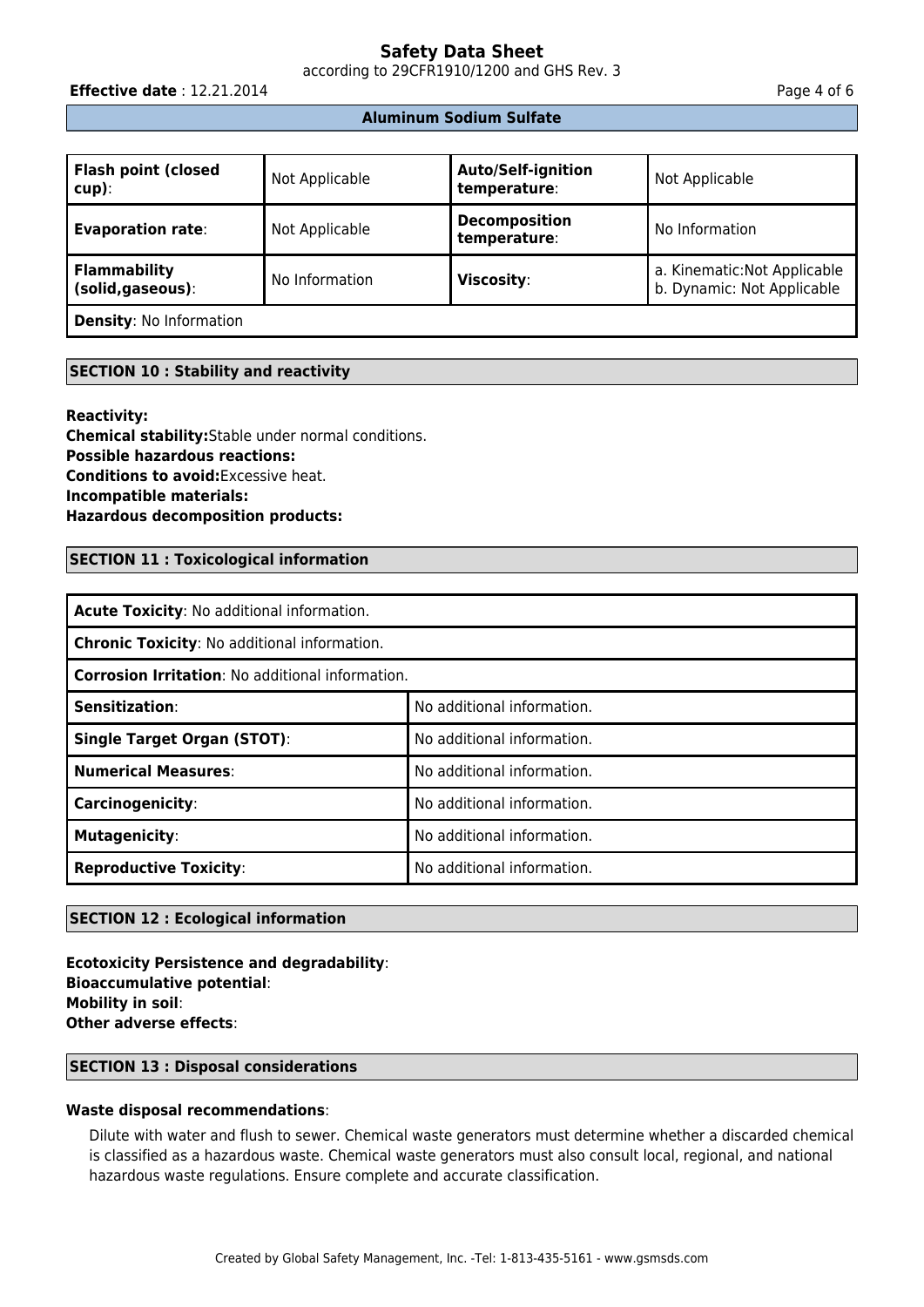according to 29CFR1910/1200 and GHS Rev. 3

**Effective date** : 12.21.2014 **Page 5 of 6** 

**Aluminum Sodium Sulfate**

# **SECTION 14 : Transport information**

**UN-Number**

**UN proper shipping name**

**Transport hazard class(es) Packing group**: **Environmental hazard**: **Transport in bulk**: **Special precautions for user**:

### **SECTION 15 : Regulatory information**

### **United States (USA)**

### **SARA Section 311/312 (Specific toxic chemical listings)**:

None of the ingredients is listed

### **SARA Section 313 (Specific toxic chemical listings)**:

None of the ingredients is listed

### **RCRA (hazardous waste code)**:

None of the ingredients is listed

### **TSCA (Toxic Substances Control Act)**:

All ingredients are listed.

# **CERCLA (Comprehensive Environmental Response, Compensation, and Liability Act)**:

None of the ingredients is listed

### **Proposition 65 (California)**:

### **Chemicals known to cause cancer**:

None of the ingredients is listed

### **Chemicals known to cause reproductive toxicity for females**:

None of the ingredients is listed

### **Chemicals known to cause reproductive toxicity for males**:

None of the ingredients is listed

### **Chemicals known to cause developmental toxicity**:

None of the ingredients is listed

### **Canada**

### **Canadian Domestic Substances List (DSL)**:

All ingredients are listed.

#### **Canadian NPRI Ingredient Disclosure list (limit 0.1%)**:

None of the ingredients is listed

### **Canadian NPRI Ingredient Disclosure list (limit 1%)**:

None of the ingredients is listed

### **SECTION 16 : Other information**

This product has been classified in accordance with hazard criteria of the Controlled Products Regulations and the